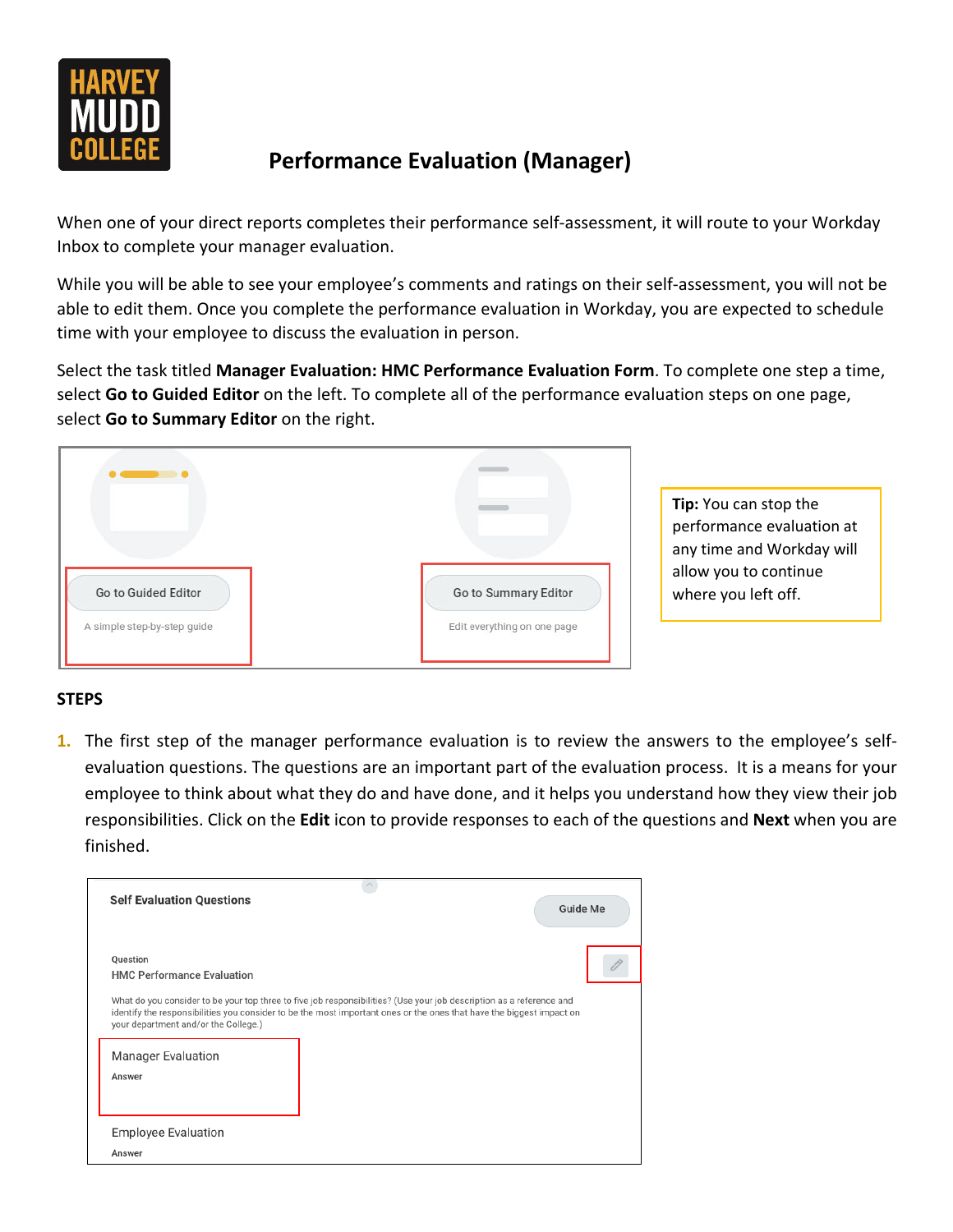**2.** The next step of the performance evaluation is the manager assessment of various performance factors. You will see your employee's response to each performance factor on the right. Click on the **Edit** icon to rate your employee on each competency and provide additional text to support your rating. If you are in Guided Editor mode, click **Next** to move to the next step. If you are in Summary Editor mode, scroll down.

| Competencies<br>Guide Me                                                                                                                                                                                                                                                                                                                                                                                                                                                                                                                                             |
|----------------------------------------------------------------------------------------------------------------------------------------------------------------------------------------------------------------------------------------------------------------------------------------------------------------------------------------------------------------------------------------------------------------------------------------------------------------------------------------------------------------------------------------------------------------------|
| Ouestion<br><b>HMC Performance Evaluation</b><br>Please enter a narrative that summarizes the staff member's performance of job responsibilities, accomplishments,<br>achievement of applicable goals, and developmental concerns/needs in the context of the following performance fac-<br>tors. The inclusion of specific examples and observations is recommended. Please refer to the Guide to Defining Per-<br>formance Levels for information about each performance factor.<br>The following factors apply to staff:<br>. Quality of Work and/or Productivity |
| • Flexibility<br>· Initiate Action<br>• Dependability and Reliability<br>· Interpersonal Relations, Collaboration, Teamwork<br>• Customer Focus<br>· Technology Skills<br>Safety Compliance<br>• Communication<br>· Use of Resources                                                                                                                                                                                                                                                                                                                                 |
| The following factors apply to supervisors:<br>• Leadership and Development<br>• Performance Management                                                                                                                                                                                                                                                                                                                                                                                                                                                              |
| <b>Manager Evaluation</b><br>Answer                                                                                                                                                                                                                                                                                                                                                                                                                                                                                                                                  |
| <b>Employee Evaluation</b><br>Answer                                                                                                                                                                                                                                                                                                                                                                                                                                                                                                                                 |

**3.** The next step of the performance evaluation is the goals section. Review the status of each goal from the previous performance evaluation period and click on the **Edit** button to rate your employee on each goal and provide additional text to support your rating. **If no goals are entered, you must provide a rating of**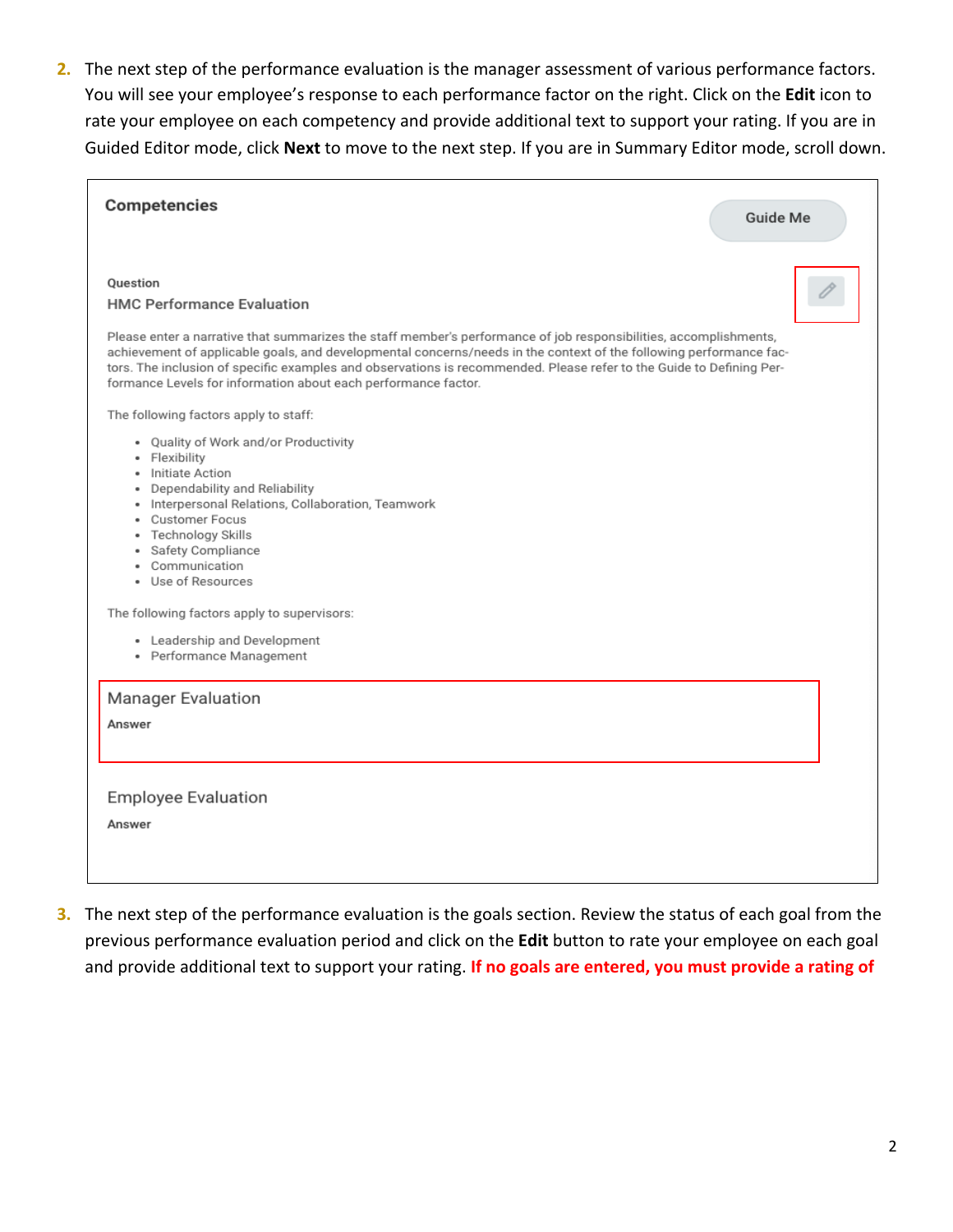**N/A.** If you are in Guided Editor mode, click **Next** to move to the next step. If you are in Summary Editor mode, scroll down.



**4.** The next step of the performance evaluation is the overall performance rating section. Click on the **Edit** button to provide additional text to support your rating. If you are in Guided Editor mode, click **Next** to move to the next step. If you are in Summary Editor mode, scroll down.

| <b>Overall Evaluation</b>                                                                                                                                                                                                                                                        | <b>Guide Me</b> |
|----------------------------------------------------------------------------------------------------------------------------------------------------------------------------------------------------------------------------------------------------------------------------------|-----------------|
| Manager Evaluation<br>Rating<br>select one<br>▼<br><b>Calculated Rating</b><br>0                                                                                                                                                                                                 |                 |
| Comment<br>$\begin{array}{c c c c c c c c c} \hline \circ & \circ & \circ & \bullet & \bullet & \bullet & \bullet & \bullet \end{array} \begin{array}{c c c c c} \hline \circ & \circ & \circ & \bullet & \bullet & \bullet & \bullet & \bullet & \bullet \end{array}$<br>Format | мÄ              |
| <b>Employee Evaluation</b><br>Rating<br>4 - Highly Effective<br><b>Calculated Rating</b><br>0<br>Comment                                                                                                                                                                         |                 |

Tip: The definitions for each rating scale are at the top of the page if you are using the Guided Editor mode. Ratings will appear on the drop down if you are using the Summary Editor mode. You can expand the text box by clicking on the two arrows.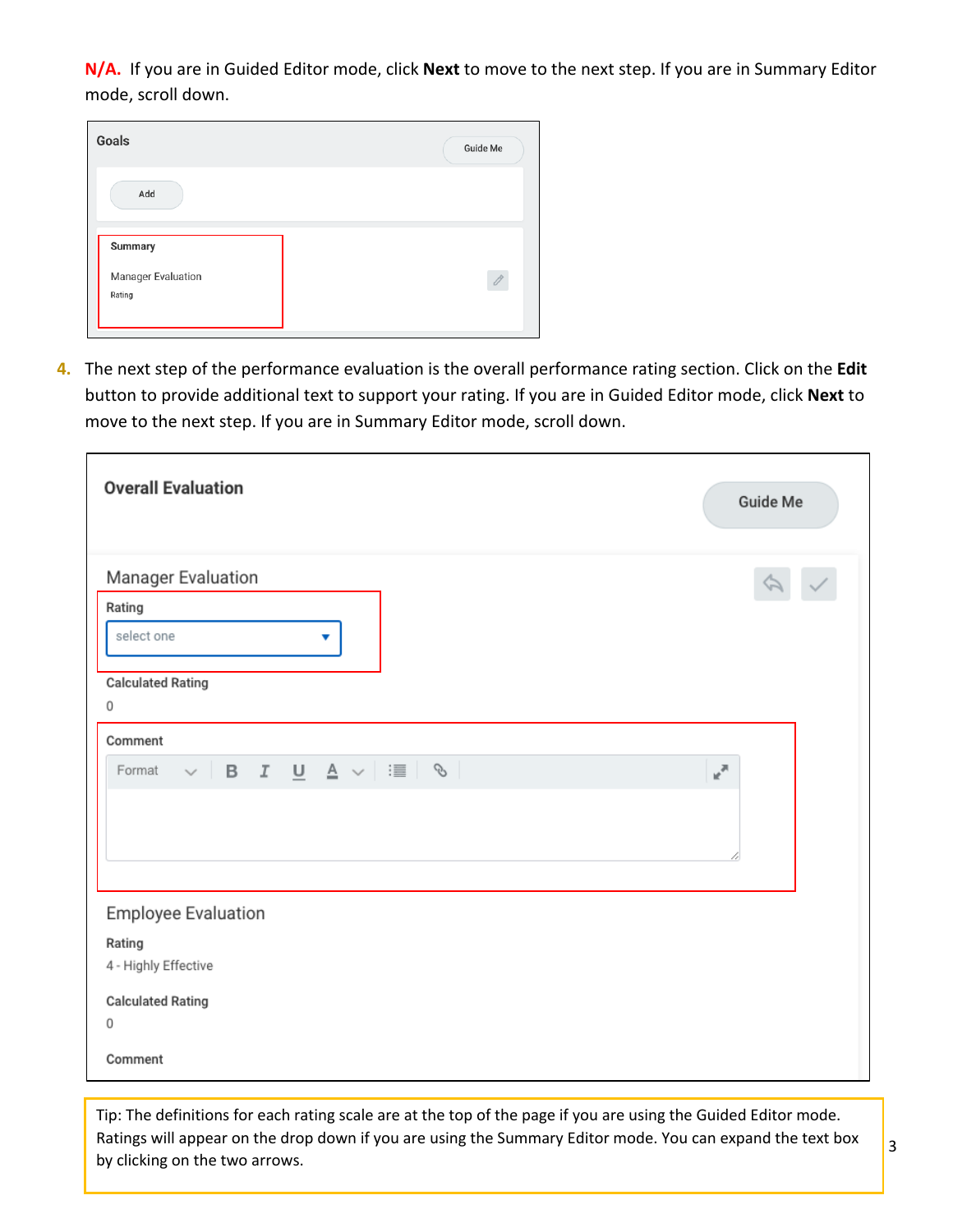**5.** The next step will allow managers to view supporting documents uploaded documents by your employee related to their performance evaluation and add comments. Managers can also add supporting documents and comments. If you are in Guided Editor mode, click Next to move to the next step. If you are in Summary Editor mode, scroll down.

| <b>Supporting Documents</b> | Guide Me |
|-----------------------------|----------|
| Employee<br>Add             |          |

- **6.** Once you have completed the performance evaluation, you have the following options:
	- A. You can select "Save for Later" to return to the performance evaluation at a later time.
	- B. You can select the print option at the top right hand of the page to generate a PDF copy.
	- C. You can use the Edit icon to make changes or corrections.
	- D. You can "Send Back" to the employee for additional information.

When you are satisfied with your responses, click **Submit**.

| <b>Save for Later</b><br>Close |
|--------------------------------|
|                                |

You will receive a **To Do** step asking you to confirm that you have met with your employee in person. By submitting the "**Complete To Do**" step, you confirm that you have met with your direct report and discussed his/her employee performance review. **Do not complete this step until after you've met with your employee. The performance evaluation will automatically route to the employee's Workday inbox.**